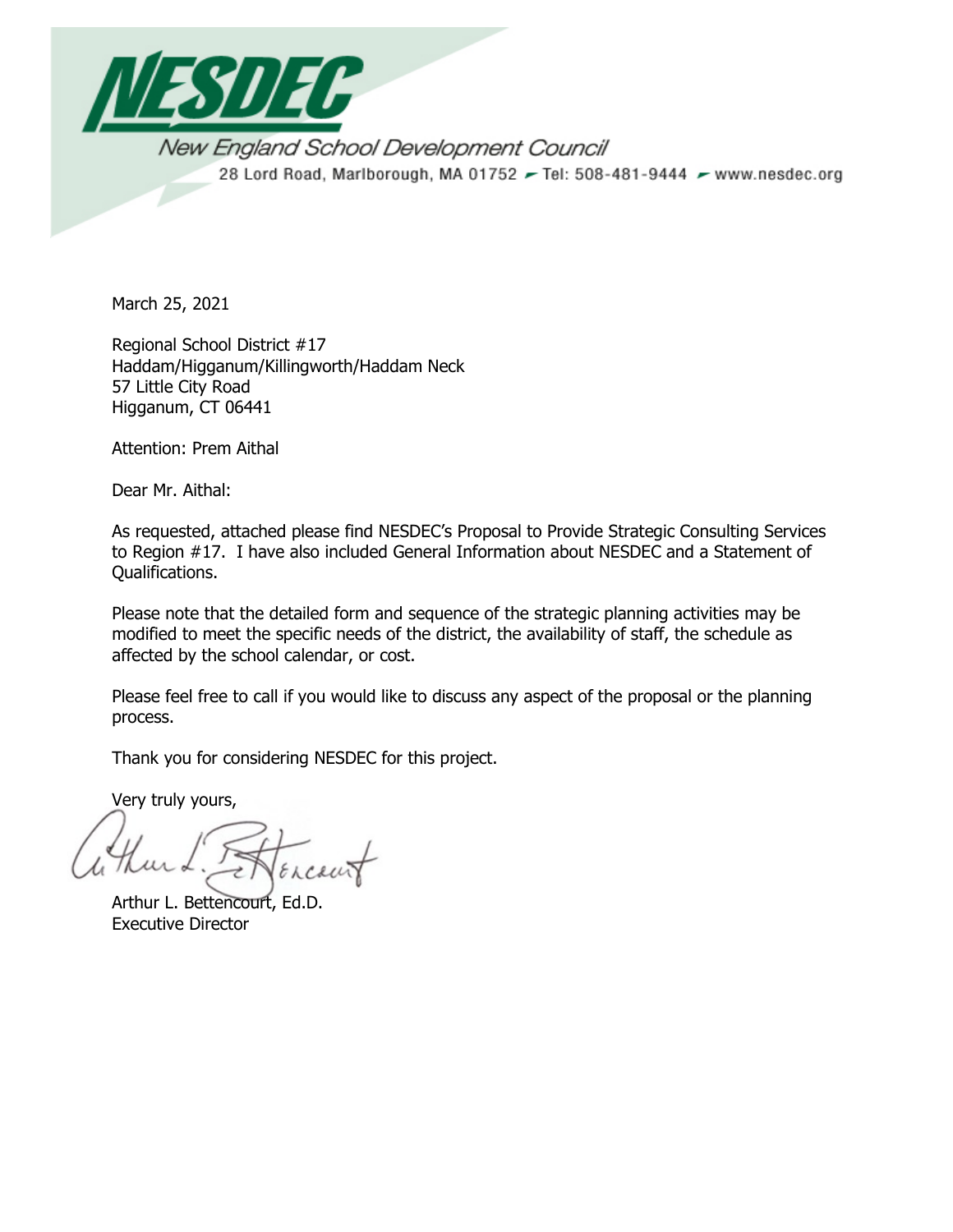

New England School Development Council 28 Lord Road, Marlborough, MA 01752 - Tel: 508-481-9444 - www.nesdec.org

# **A PROPOSAL TO PROVIDE CONSULTING SERVICES TO REGION #17 FOR THE DEVELOPMENT AND FACILITATION OF A STRATEGIC PLANNING PROCESS**

# **MARCH 2021**

**New England School Development Council 28 Lord Road Marlborough, MA 01752 508-481-9444 nesdec@nesdec.org www.nesdec.org**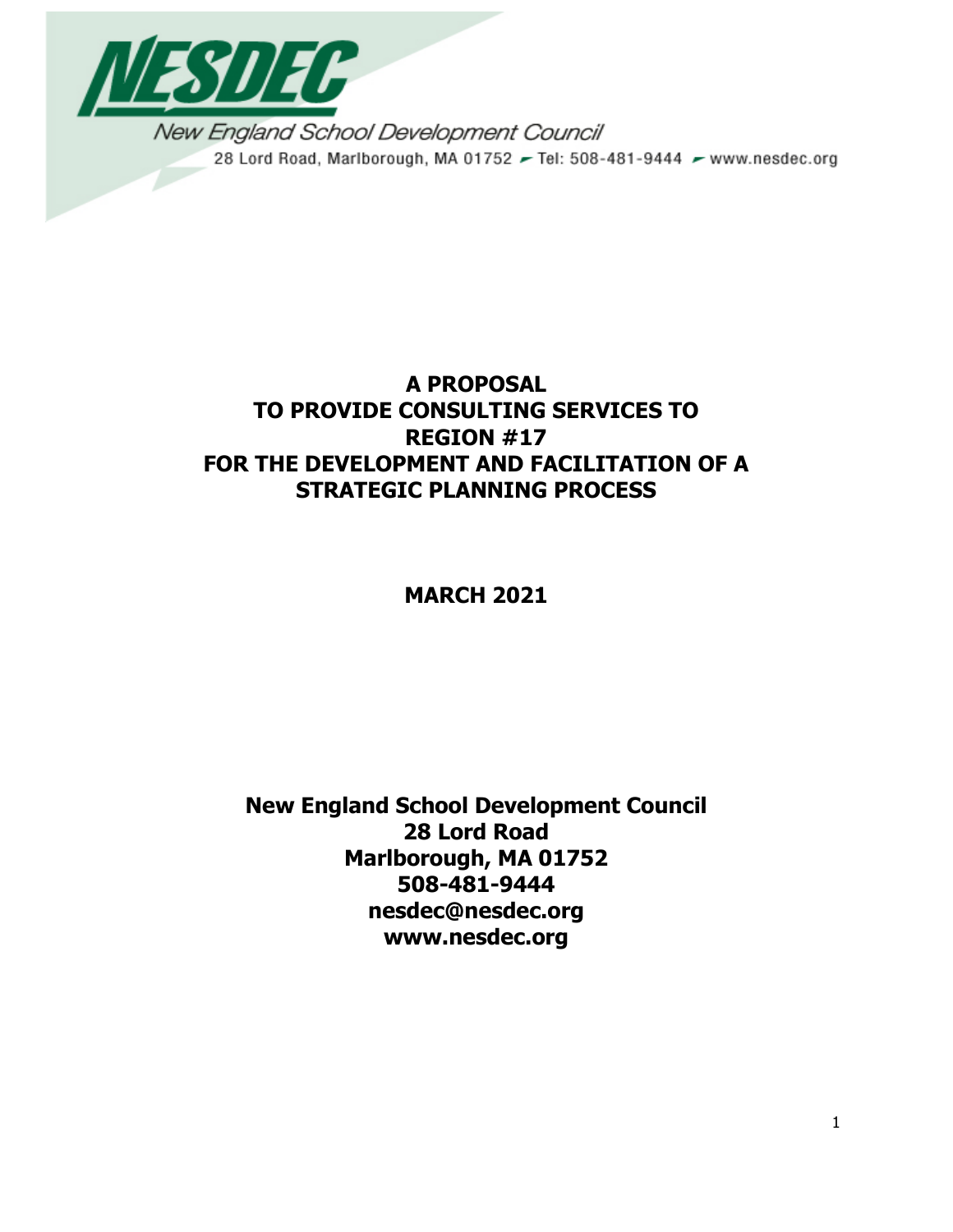## **GENERAL INFORMATION ABOUT NESDEC**

The New England School Development Council (NESDEC) is an organization whose general purpose is the development of high-performance schools throughout New England. NESDEC, originally established at the Harvard Graduate School of Education, is now a stand-alone, notfor-profit corporation and has been serving New England school districts since 1946. Based upon the concept of collaboration, NESDEC seeks to meet the needs of school districts by pooling resources so that many can do together what one cannot do alone.

Today, NESDEC represents approximately 300 cities and towns in New England and offers services to school districts in four areas:

- ♦ **Planning Services.** NESDEC offers services related to strategic planning, special education audits, dropout prevention, collaboration/shared services, short- and longrange facilities planning (including enrollment forecasting, capacity determinations, option development, etc.), as well as services related to other aspects of school district planning.
- ♦ **Executive Search.** NESDEC assists School Boards/Committees in filling Superintendent, Assistant Superintendent, Principal and other educational leadership positions.
- ♦ **Learning and Teaching.** NESDEC sponsors workshops/seminars and on-site training/coaching for school administrators, teachers, school board/committee members and others within the educational community.
- ♦ **Research and Development.** NESDEC undertakes research or development projects funded through public, foundation or corporate sources, which have a high potential for enhancing the performance of schools and school districts.

NESDEC is governed by a Board of Directors and administered by an Executive Director who is assisted by professional/support staff in the Marlborough, MA office and associate staff located throughout New England.

A not-for-profit organization, NESDEC is financed through affiliation fees, contract service fees, and grants received from public and private sources.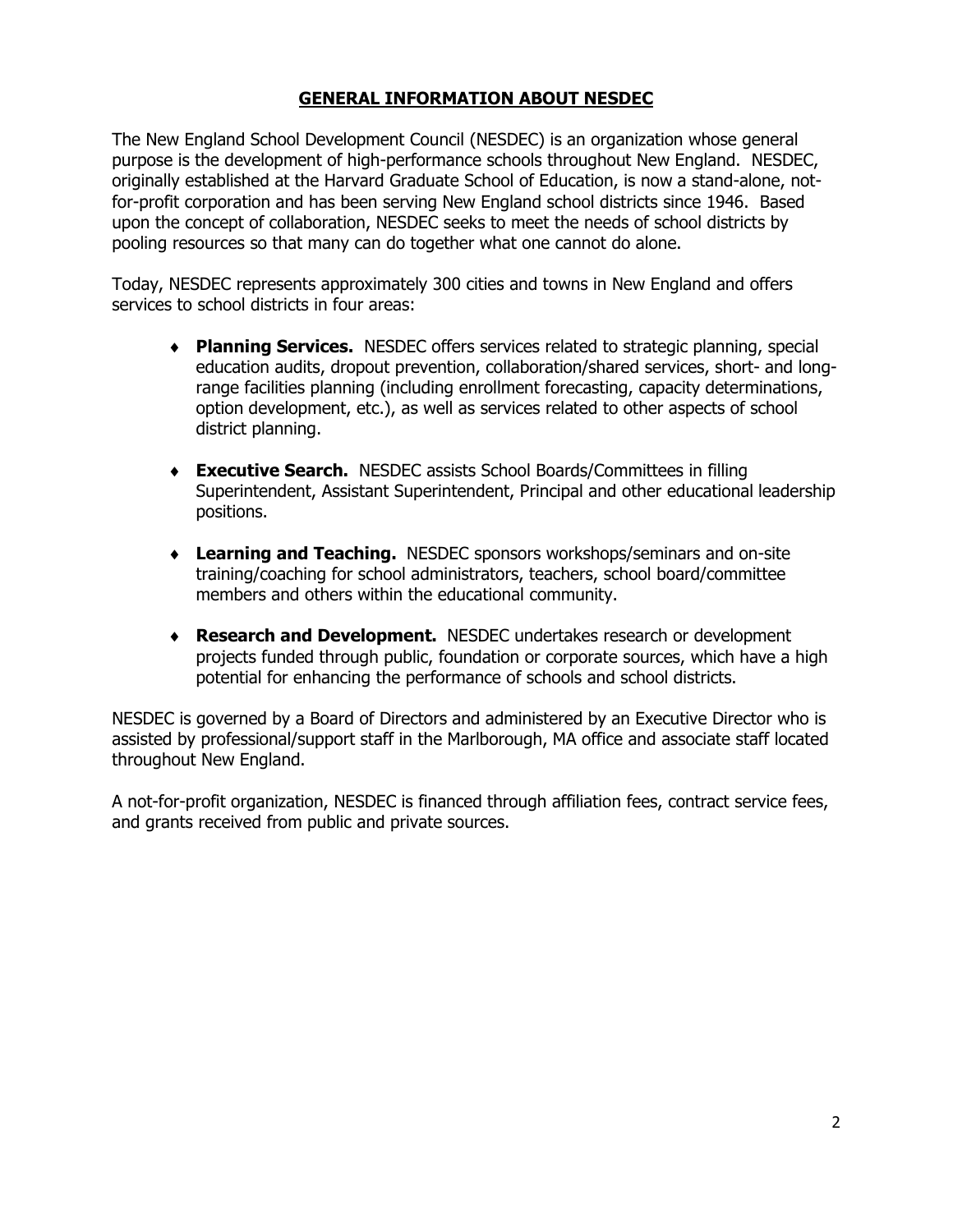## **STATEMENT OF QUALIFICATIONS**

Through its Planning office, NESDEC has been helping school districts plan for future school facility needs for over seventy years.

Specifically:

- 1. NESDEC prepares and updates approximately 280 enrollment forecasts each October. Additionally, NESDEC has prepared over 200 Community Demographic Profiles for those districts needing additional background data as a context for enrollment projections. These profiles are based on information from the U.S. Census, updated with more recent data, interviews with municipal officials, regional planners, and others familiar with each local community being studied.
- 2. NESDEC has conducted numerous specialized studies for school districts throughout New England. A partial listing of these studies includes: strategic and systemic planning, human resources audits, facilities planning, special education audits, school staffing studies, curriculum reviews, Title IX/Civil Rights audits, custodial and maintenance reviews, and central office/management staffing audits.
- 3. NESDEC has extensive experience in working with the full range of a community's constituencies, including city/town officials, school building committees and/or other ad hoc planning groups, school staffs, parents and other community members.
- 4. For decades, NESDEC has been using focus groups, surveys, and facilitated interviews as vehicles to strengthen school-community partnerships by sharing data and soliciting a wide variety of citizen input/opinions/feedback in the formative stages of NESDEC studies.
- 5. NESDEC has a proven record of success in effectively presenting and explaining school facilities planning issues in a variety of public forums.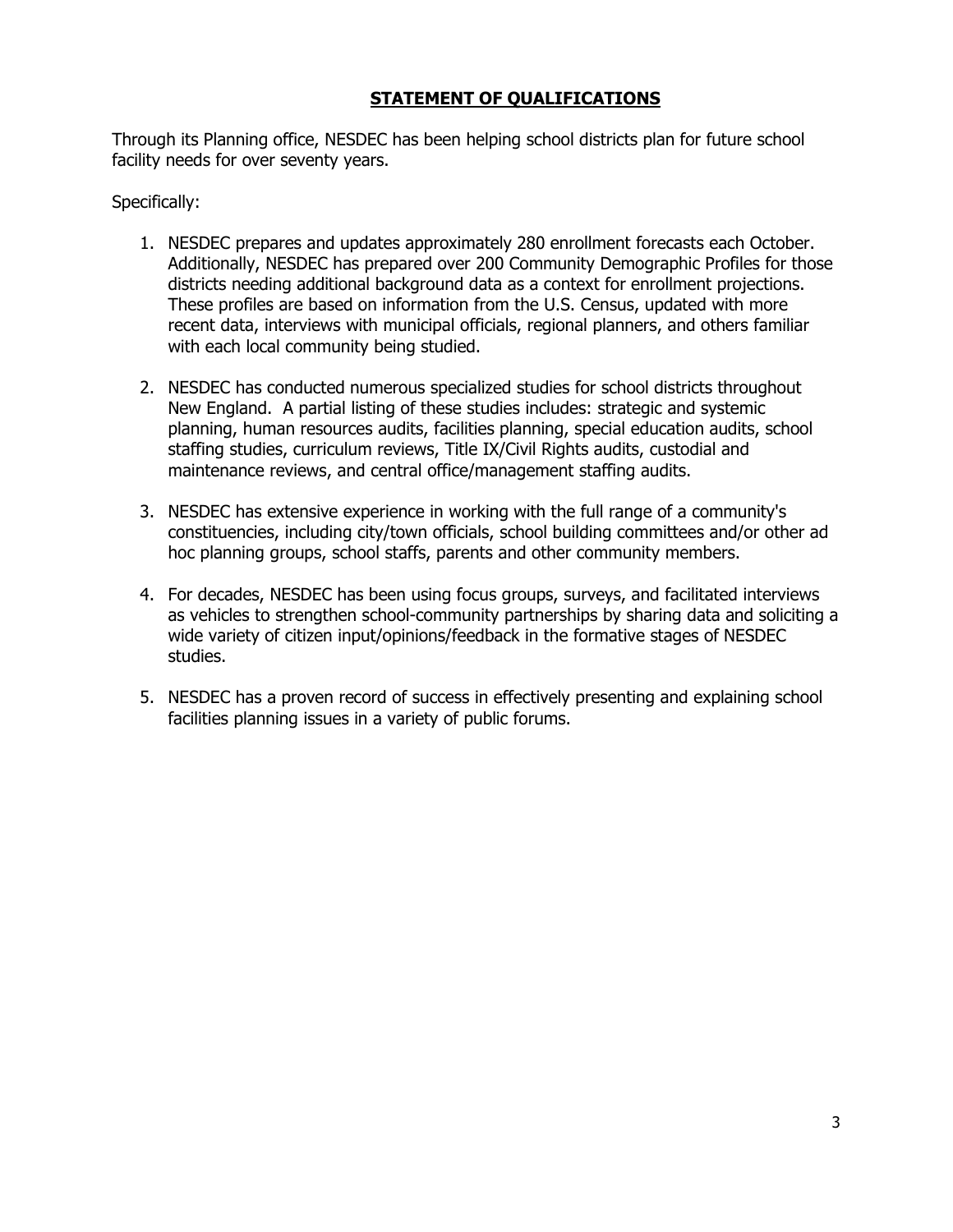## **A. GENERAL NATURE OF THE STUDY**

Regional School District #17 (Haddam/Higganum/Killingworth/Haddam Neck) wishes to generate a Strategic Plan to maintain and enhance the delivery of high quality, comprehensive educational services, and to serve as a benchmark for the improvement of the school district. The product of this study would be in the form a Strategic Plan Framework . While considered a stand-alone document, the Framework could also serve as the foundation for the future development of a comprehensive strategic planning document.

## **B. SCOPE OF WORK**

NESDEC would provide a consultant, Dr. Elizabeth Osga, to assist the Superintendent and District with strategic planning.

The NESDEC consultant would:

## **1. Assist in Identifying Roles and in the Development of a Timeline**

- **a.** Assist the Board of Education/Administration in identifying the participants in the planning process and their respective roles. The District would designate a primary contact for the NESDEC consultant.
- **b.** Meet with the Board of Education and Superintendent/Steering Committee to develop an event timeline for the strategic planning process. This timeline would include major tasks in the planning process and would delineate the responsibilities for the various components of the process.

## **2. Assist in Clarifying the Mission Statement and Vision Statement**

NESDEC recognizes that the District has developed and adopted a *Vision of the Graduate* (VOG) and seeks to build a Strategic Plan based upon this vision.

## **3. Develop a Profile of the Present State of the District**

- **a.** NESDEC would review prior studies and selected documents from the district that would be used to support the planning and decision-making process.
- **b.** Through review and analysis of the data and information accumulated in **3a** (above), NESDEC would create a Profile of the Present State of the District. The Profile would identify areas of success as well as areas of future challenges.
- **c.** NESDEC would assist in the process of identifying the major issues, concerns, or areas that the strategic plan should address, and assist the District in the identification of goals and priorities.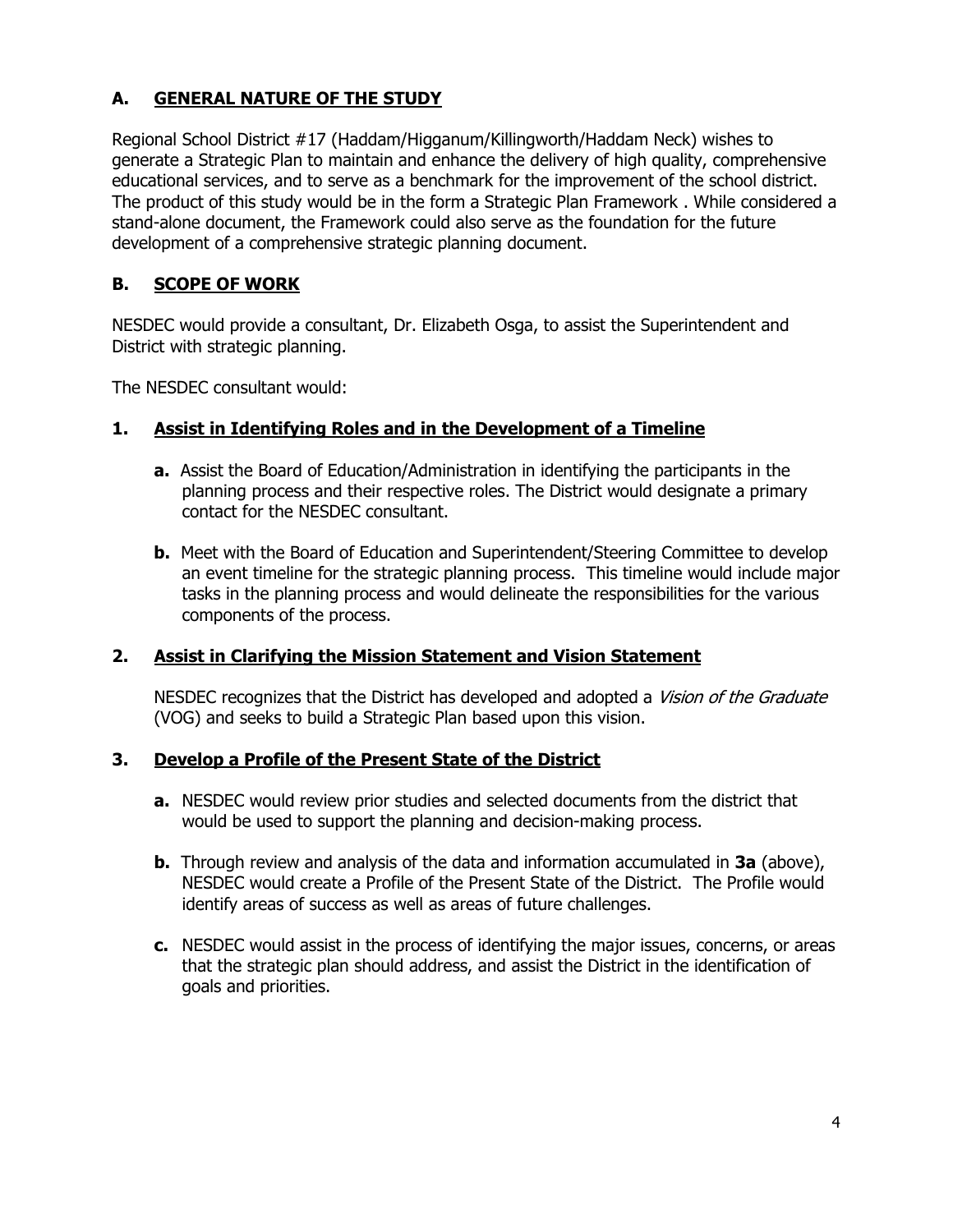## **4. Assist in the Development of Goal Attainment Strategies**

- **a.** Develop strategies and plans to attain goals, including the development of capacity, the alignment of systems and resources, and the identification of actions needed to achieve results.
- **b.** Identify qualitative and quantitative indicators of success that can be used to monitor and measure goal progress and attainment.
- **c.** Ascertain potential strategies to respond to both progress monitoring and unforeseen events and circumstances.

## **5. Promulgating the Strategic Plan Document and Building Support**

NESDEC would assist the District in the development of a promulgation plan to ensure that the Strategic Plan is widely known and valued as the driver of the Vision of the Graduate.

## **C. THE CONDUCT OF THE STUDY**

NESDEC would provide the staff for conducting the strategic planning process. The Board of Education, acting through the Superintendent of Schools or a designee, would take such action as appropriate to facilitate the process.

The Superintendent/designee would make necessary arrangements to:

- provide access to municipal and school reports and records;
- make available such files and summaries of data as are collected and maintained by the school system;
- if necessary, provide access to school buildings and classrooms; and
- designate members of the staff of Region #17 to work with appropriate personnel of NESDEC.

As chief agent for the Board of Education, the Superintendent will be involved in consultation with the NESDEC representative for all phases of the project. The Strategic Planning Committee is encouraged to include representative faculty and administrators, as relevant and appropriate, in the planning process.

Meetings may be held in person or virtually based on the preference of the Board and prevailing pandemic advisories. Both in-person and virtual meetings will be hosted by the Region #17 Board of Education. Specific meeting dates and times will mutually be agreed upon between the District and the consultant.

## **D. STRATEGIC PLAN FRAMEWORK**

Two (2) hard copies of the Strategic Plan Framework would be published, primarily in bullet format, as determined by the NESDEC study staff. An electronic copy of the report would also be provided in PDF format.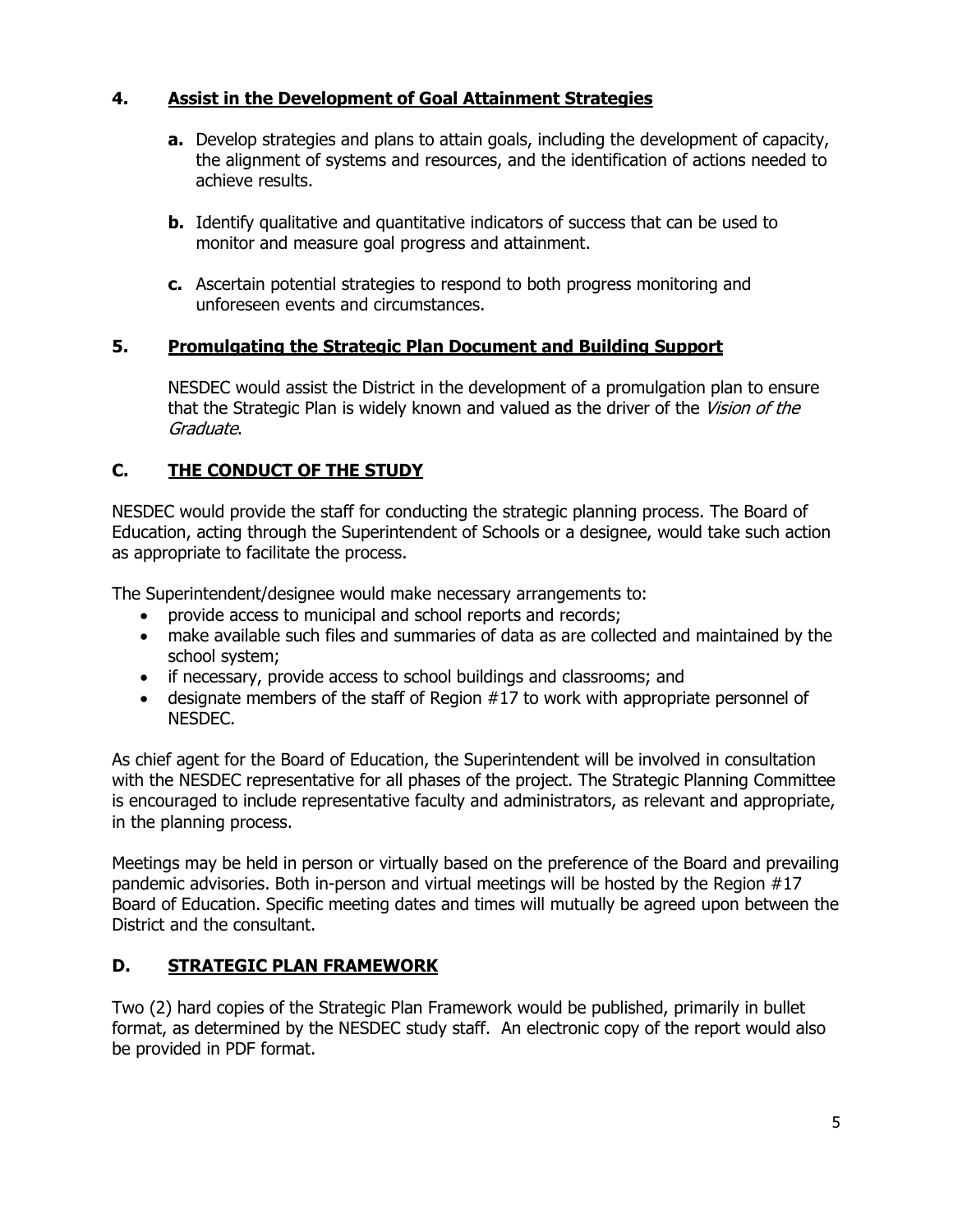## **E. TIMELINE FOR THE STUDY**

This project could be completed within 6 to 12 months of the signing of an Agreement or other mutually acceptable commencement date, contingent upon school vacation schedules, availability of district data and information, and availability of school and municipal officials.

NESDEC has consistently met deadlines for all project work. We invite verification from references.

## **F. COST**

## Consulting Fee

The consulting fee to Region #17 for the work described in this proposal would be **\$8,750** (price includes all discounts). This quote includes all professional services provided by the NESDEC office staff.

## Fee Schedule

One-third of the consulting fee, \$2,917 would be due and payable upon the signing of the Agreement. The remaining two-thirds of the consulting fee, \$5,833, would be due and payable withing thirty days of the submission of the Strategic Plan Framework.

## **G. ADDITIONAL SCOPE OF WORK**

## Presentations

On-site (when deemed safe) or virtual presentations of this report may be made at additional cost.

## General Extended Scope

Additional scope of work beyond that specified in this proposal, if requested by the district and agreed to in advance by NESDEC, would be conducted at a cost of **\$195 per consultant hour** plus reasonable expenses.

## **This price quote will remain in effect until July 31, 2021.**

## **NESDEC AFFILIATION**

**At the present time, Region #17 is not an affiliate of NESDEC. However, if awarded the contract for this project, NESDEC would grant affiliate status at no charge for one year to the District (a value of \$3,170 based on approximately 2,000 students). This would entitle the district to NESDEC affiliation and benefits through FY 22, including discounts on all future fee-based services, free enrollment projections, free Special Education Trend Report services, free access to the Title IX Self-Assessment Inventory, professional publications, and periodic legal advisories.**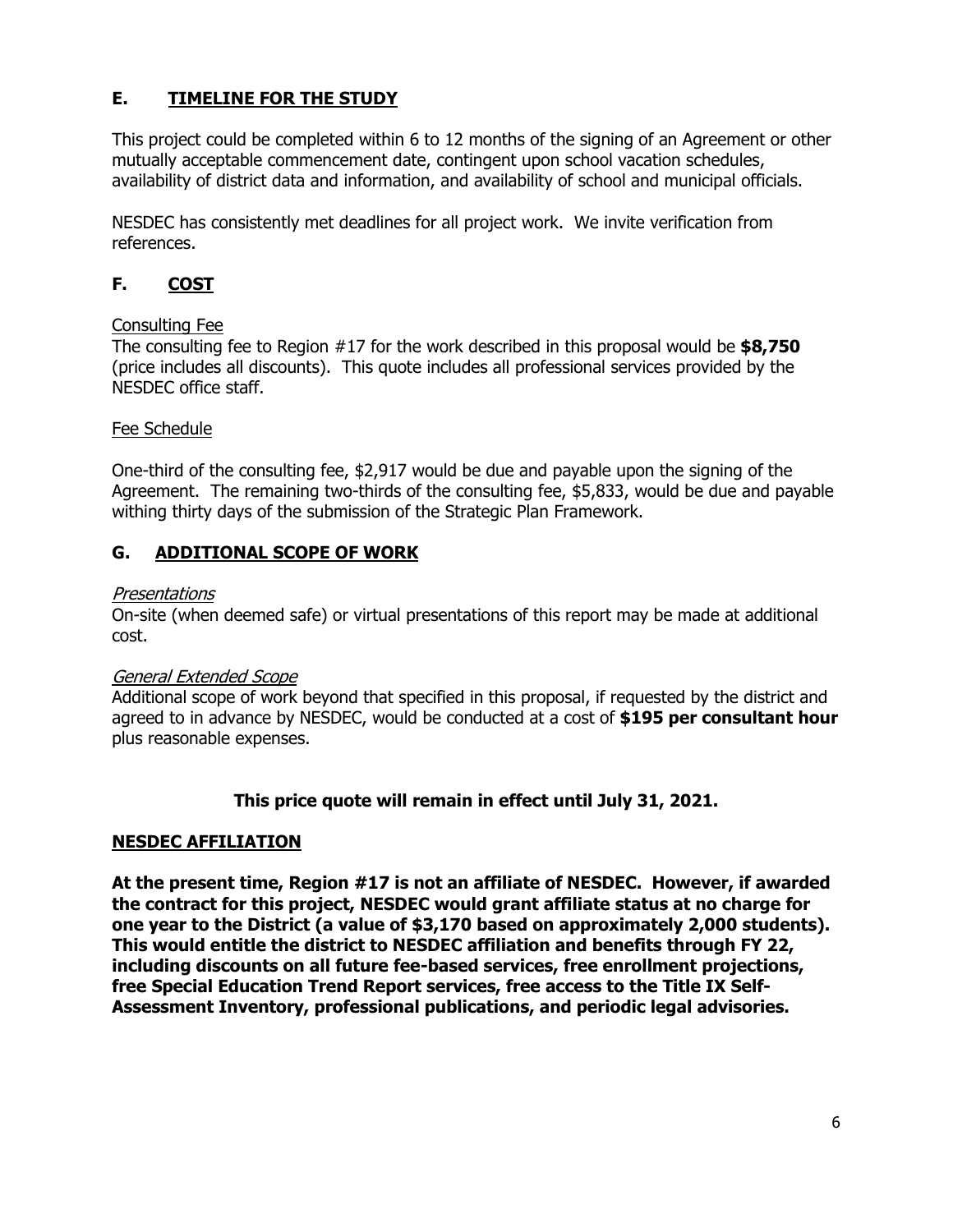## **PROJECT TEAM MEMBERS**

#### **Elizabeth Osga, Ph.D. Senior Search Associate**

Elizabeth Osga is a Connecticut educator who draws on expertise from success in teaching, leading, consulting and serving. Dr. Osga holds a BS in Elementary Education (SCSU), MS in Language Arts (ECSU), a Sixth Year Diploma in Teaching the Talented (UCONN) and a PhD in Educational Administration (UCONN). Her public school teaching experience included 17 years of teaching at the elementary and middle school levels with specialization in gifted and talented programming. She served as an elementary principal and assistant superintendent before leading two Connecticut school districts as superintendent of schools for 14 years. Dr. Osga has taught educational administration at the graduate level, is currently an executive coach for Connecticut superintendents, and is a staff associate with the Connecticut Center for School Change. She has served as Chair of the CAPSS Women's group as well as the SE CT Association of Superintendents. Dr. Osga's current community service includes membership on the Board of Directors for the Uncas Health District and service as a corporator for the JC Savings Bank.

#### **Arthur L. Bettencourt, Ed.D. Executive Director**

Dr. Bettencourt received his B.A. from Salem State College, his Master's degree from Tufts University, and his Doctorate from Boston University. He served as a Superintendent of Schools in Massachusetts for twenty-one years. Prior to working as a Superintendent, he held several administrative positions in public schools. Dr. Bettencourt has been a Lecturer at Simmons College in Boston, Massachusetts, and has been active in the training and preparation of educators at the graduate level. He has also served on the Boston University Pre-k-12 Educational Advisory Board. Dr. Bettencourt has offered numerous professional development workshops in school governance, planning and organizational development, leadership entry, career path development, and curriculum design. While serving as a superintendent, Dr. Bettencourt administered several school construction and renovation projects at both the elementary and secondary levels. He is on the Board of Directors of the National School Development Council and is a past-president of the organization. He is also on the editorial board of the *Journal for Leadership and Instruction*, a peer-reviewed, international research journal for educational professionals. Dr. Bettencourt coordinates all of NESDEC's executive search and planning projects, and has worked for the firm since 2004.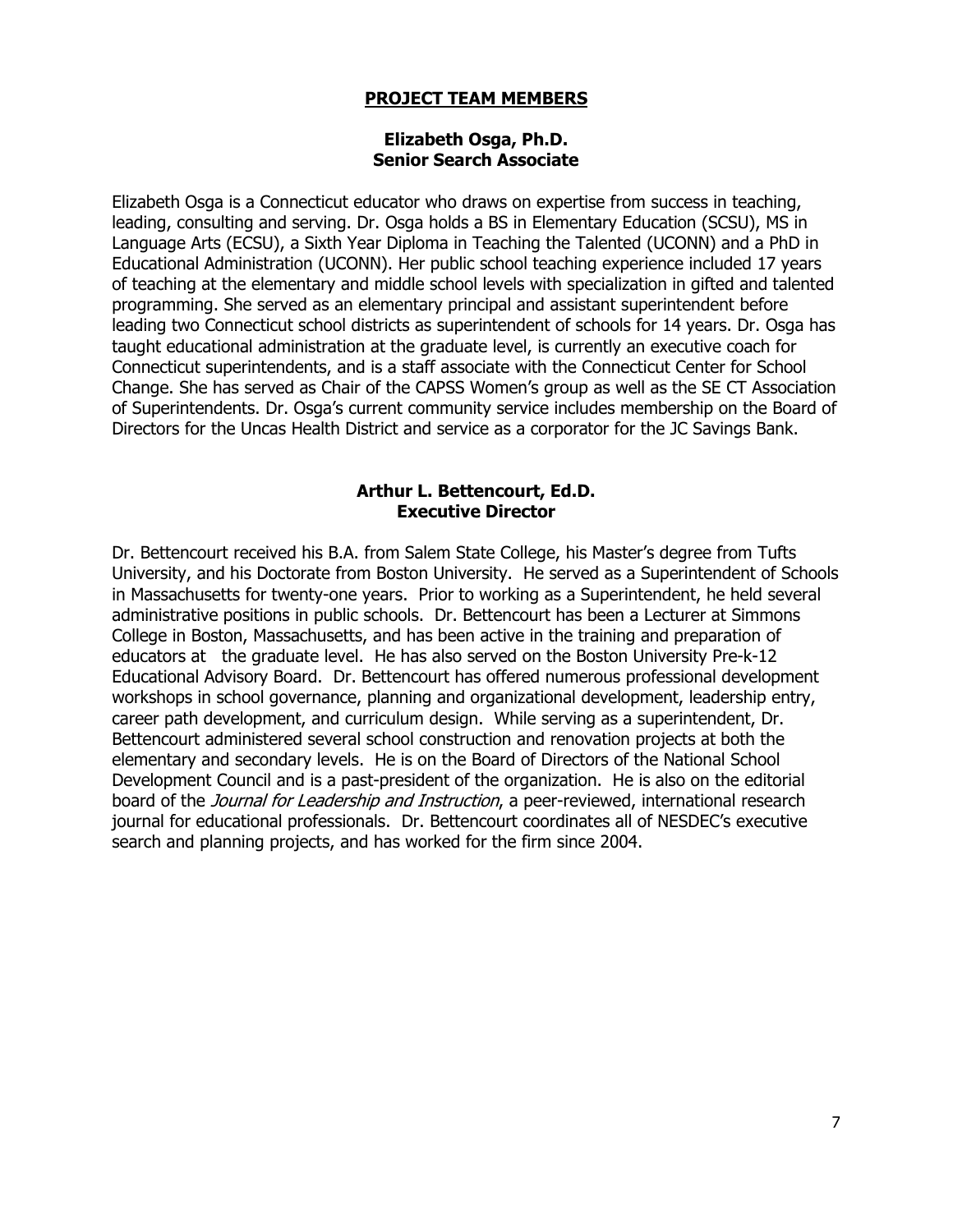#### **ELIZABETH OSGA, Ph.D. 134 Colonel Brown Road Griswold, CT 06351**

#### **EDUCATION: Doctorate**

University of Connecticut Educational Leadership

## **Master of Reading/Language Arts**

Eastern Connecticut State University

## **Bachelor of Arts**

Southern Connecticut State University Elementary Education

#### **PROFESSIONAL EXPERIENCE:**

#### **Staff Associate**

New England School Development Council Marlborough, Massachusetts

## **Staff Associate**

Connecticut Center for School Change Hartford, CT

## **Executive Coach for Superintendents**

Connecticut Association of Public School Superintendents

#### **Adjunct Professor**

Educational Leadership Sacred Heart University

#### **Superintendent of Schools**

Lyme-Old Lyme, CT

## **Superintendent of Schools**

Griswold, CT

**Assistant/Interim Superintendent of Schools** Stonington, CT

#### **Principal** West Vine St. School, Pawcatuck, CT

#### **Teacher**

Elementary and Middle School Classroom Elementary and Middle School Gifted and Talented Specialist Stonington, CT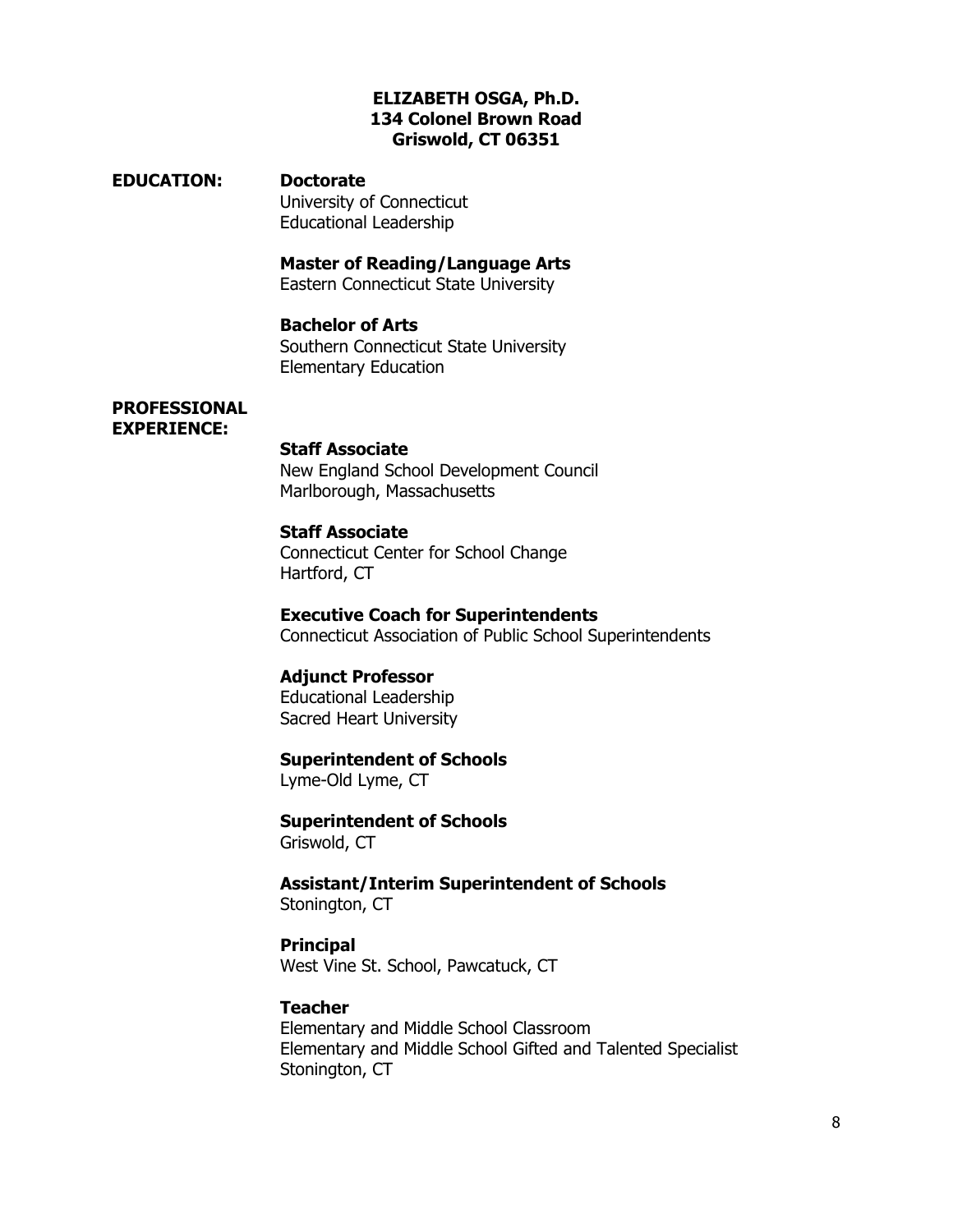#### **ARTHUR L. BETTENCOURT, Ed.D. 148 Union Street Norfolk, MA 02056**

#### **EDUCATION:**

**Doctorate** Boston University, Boston, MA Educational Leadership/Systems Development & Adaptation

#### **Master of Education**

Tufts University, Medford, MA

## **Bachelor of Arts**

Salem State College, Salem, MA Biology

#### **PROFESSIONAL EXPERIENCE:**

#### **Executive Director**

New England School Development Council

#### **Lecturer**

Simmons College, Boston, MA

# **Executive Search Consultant**

New England School Development Council

#### **Superintendent of Schools**

Medway Public Schools, Medway, MA

#### **Superintendent of Schools**

Supervisory Union No. 47 Bolton and Stow, MA

#### **Principal, Assistant Principal**

Dover Public Schools Dover, NH

#### **Science Department Curriculum Associate (Chair)**

Weeks Junior High School Newton Public Schools Newton, MA

#### **Science Teacher**

Weeks Junior High School Newton Public Schools Newton, MA